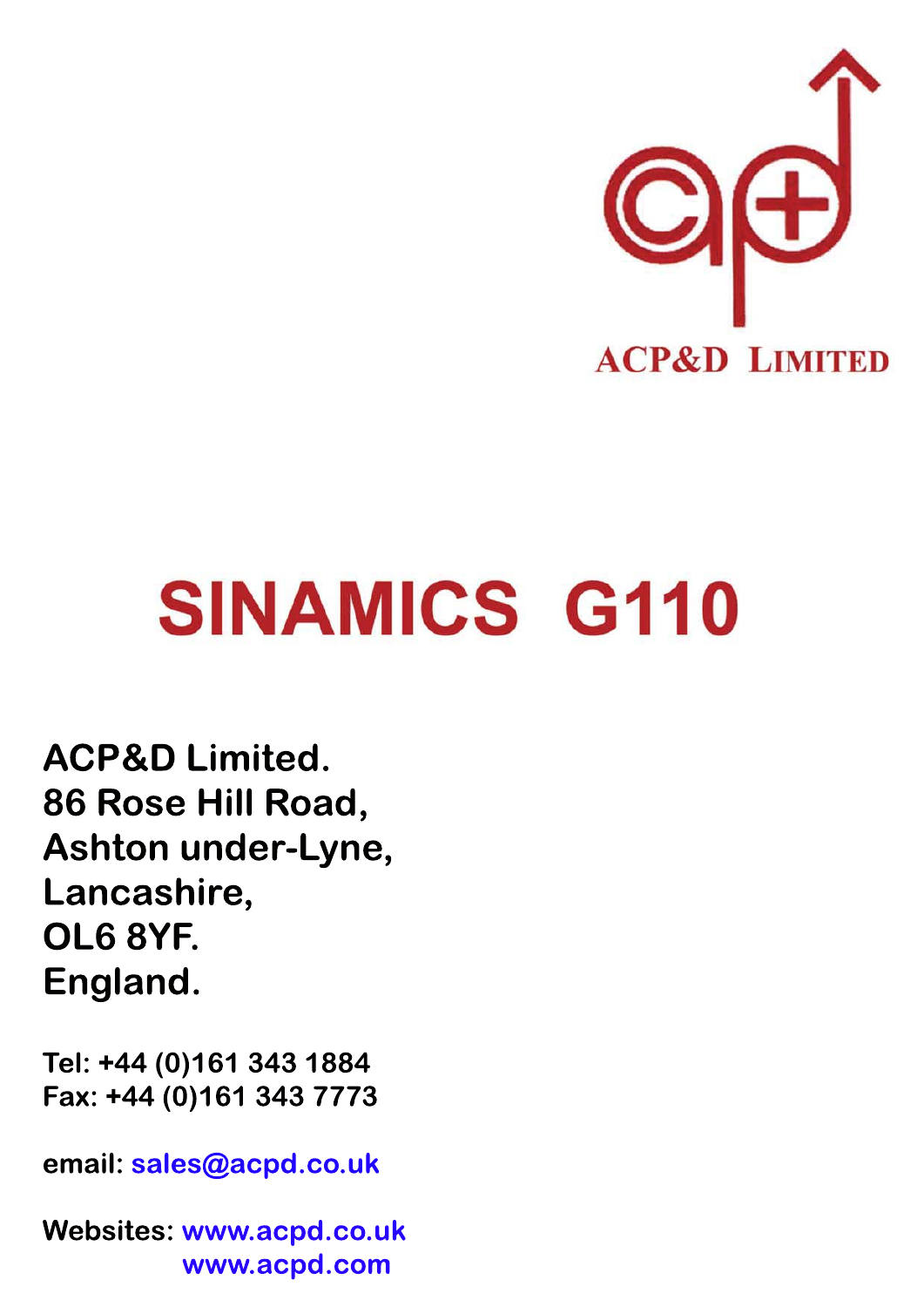





SINAMICS G110, frame sizes A, B, C



SINAMICS G110, frame size A with flat plate heatsink

# **Overview**

SINAMICS G110 is a frequency inverter with basic functions for a variety of industrial variable-speed drive applications.

The particularly compact SINAMICS G110 inverter operates with voltage frequency control on single-phase supplies (200 V to 240 V).

It is the ideal low-cost frequency inverter solution for the lower power range of the SINAMICS family.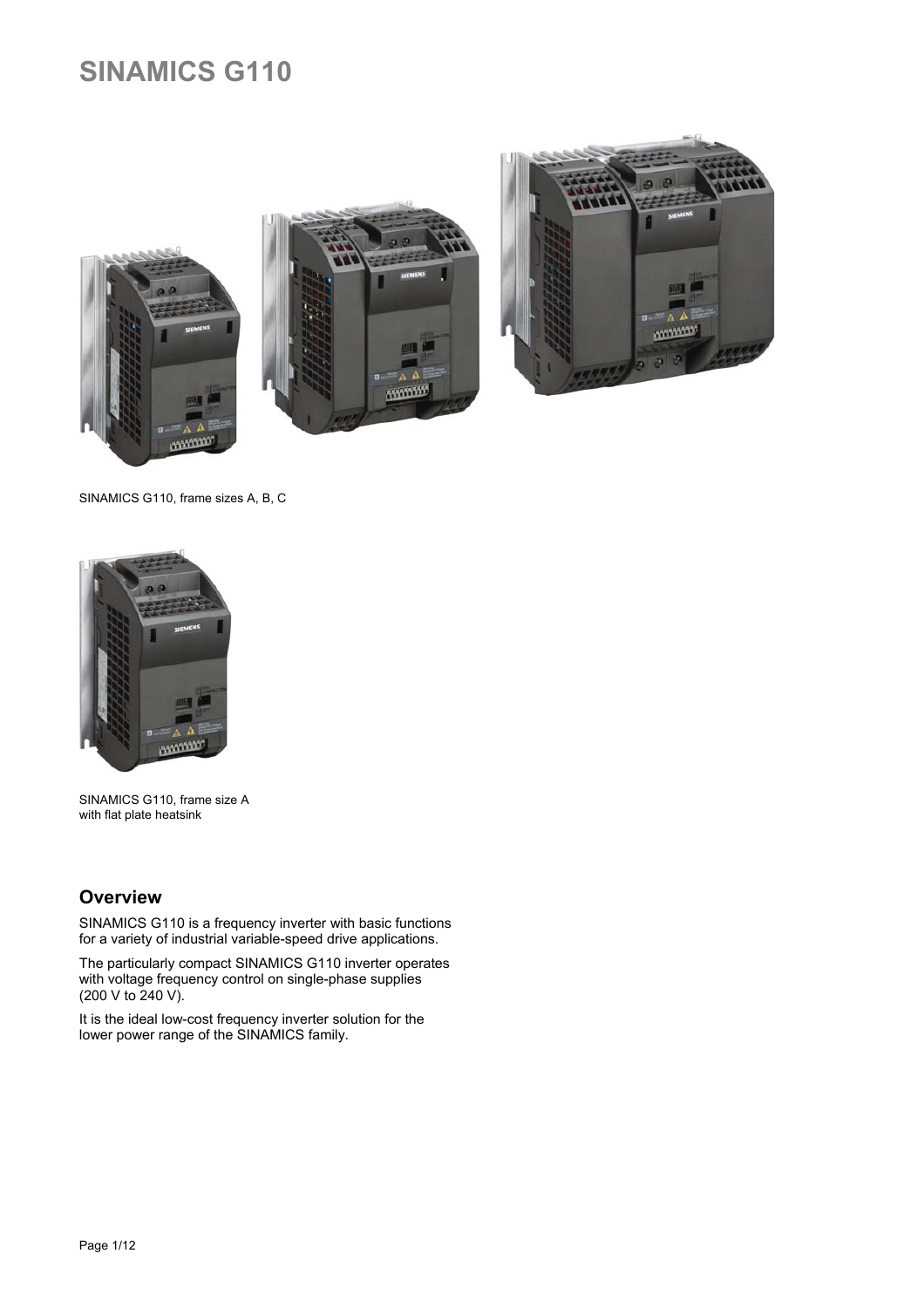# **Benefits**

- Easy to install, parameterize and commission
- rugged EMC design
- comprehensive range of parameters enabling configuration for a wide range of applications
- simple cable connection
- scaleable functionality due to analog and USS variants
- high pulse frequencies for low-noise motor operation
- status information and alarm messages with the optional Basic Operator Panel (BOP)
- time saving parameter cloning with optional Basic Operator Panel (BOP)
- external options for PC communications and Basic Operator Panel (BOP)
- careful handling of the machine mechanical system due to a skip frequency band in case of resonance, parameterizable ramp up/ramp down times up to 650 s, ramp smoothing, as well as bringing the inverter into circuit on turning motor (flying start)
- increasing the installation availability by automatic restart facility following power failure or fault
- fast current limit (FCL) for trip-free operation in case of sudden load changes
- fast, repeatable digital input response time for fast reaction applications
- fine speed adjustment using a high resolution 10-bit analog input (analog variant only)
- LED for status information
- versions with internal EMC filters Class A or B
- DIP switch for easy setting of 50 Hz or 60 Hz applications
- DIP switch for easy bus termination on the RS485 USS variant
- RS485 serial interface (USS variants only) facilitates connection to a networked drive system.

### **Accessories (overview)**

- Low leakage EMC Class B filter
- supplementary EMC Class B filter
- line reactors
- Basic Operator Panel BOP
- DIN rail mounting kit (FS A)
- PC to inverter connection kit
- software commissioning tool STARTER.

#### **International standards**

- Complies with the requirements of the EC low-voltage directive
- CE marking
- UL and cUL listed
- c-tick.

### **Area of application**

SINAMICS G110 is especially suited for use with pumps and fans, or as a drive in various industrial sectors, such as the food, textile and packaging industries, as well as for conveyor systems, factory gate and garage door drives, and as a universal drive for moving billboards.

### **Design**

The inverters of the SINAMICS G110 family have been built around the control unit and CPM 110 power module giving them a compact and efficient design. The inverters use latest IGBT technoloy and digital microprocessor control.

The SINAMICS G110 inverter family consists of the following variants and versions:

- **Analog variant** available in the following versions:
	- unfiltered, with heatsink
	- integrated EMC Class A/B filter, with heatsink
	- unfiltered, with flat plate heatsink (FS A only)
	- integrated EMC Class B filter, with flat plate heatsink (FS A only).
- **USS variant** (RS485) available in the following versions: unfiltered, with heatsink
	-
	- integrated EMC Class A/B filter, with heatsink unfiltered, with flat plate heatsink (FS A only)
	- integrated EMC Class B filter, with flat plate heatsink (FS A only).

Cooling is achieved on FS A by a heatsink and natural convection. The FS A flat plate version offers space saving and favourable thermal heat dissipation by putting an additional heatsink outside the electrical cabinet enclosure. On FS B and FS C an integrated fan is used to cool the heatsink, this allows the compact design to be achieved.

The connections on all versions of the inverter are easily accessible and conform to the standard layout. The mains and motor connections are separated for optimum electromagnetic compatibility and clear connection (as with contactors). The control terminal strip has a screwless design.

The optional Basic Operator Panel BOP can be fitted without the need for tools.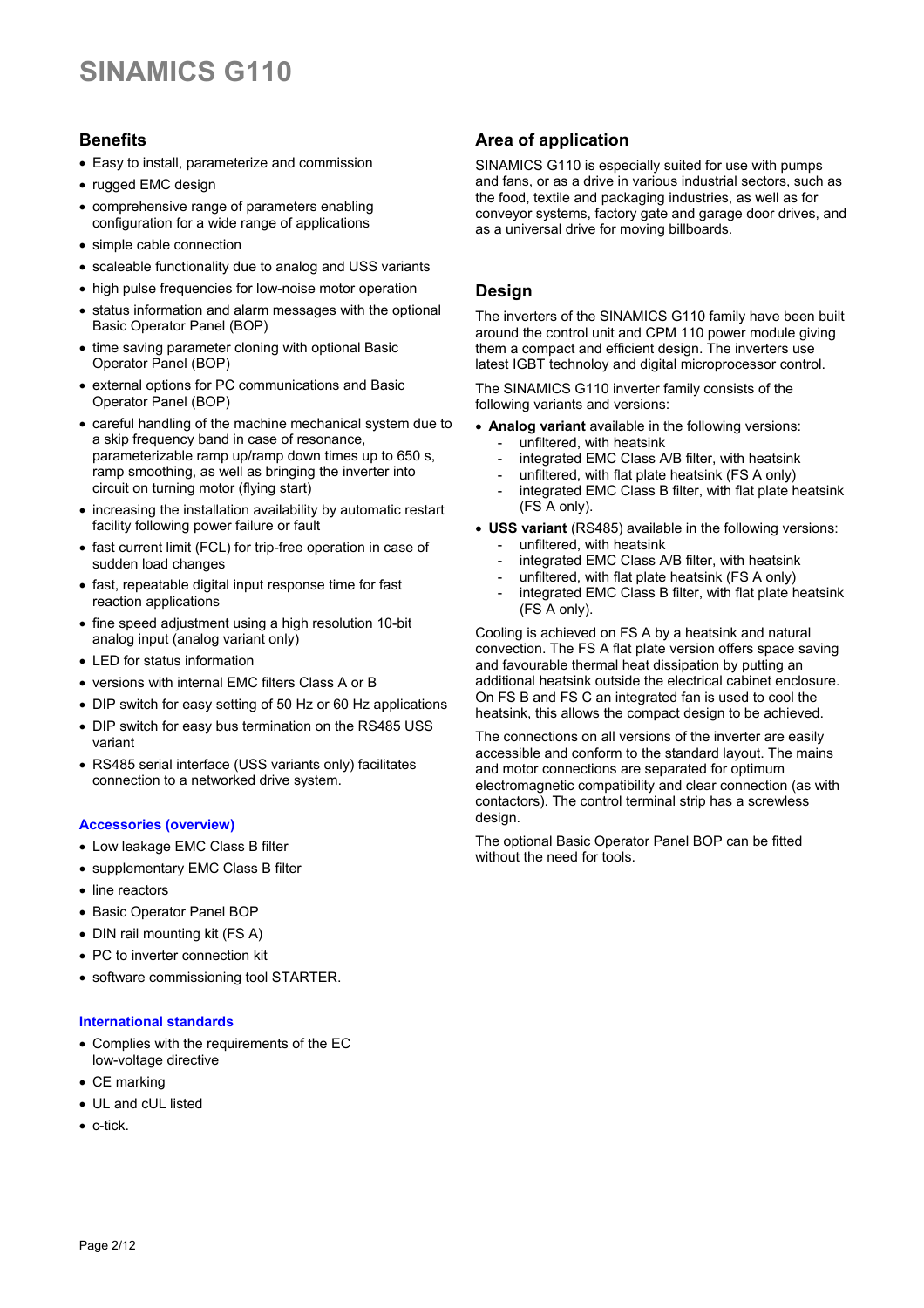# **Technical data**

| Input voltage and power ranges                  | 200 V to 240 V 1 AC ±10 %                                                                                                                                                           | 0.12 kW to 3.0 kW                                                                                                                                      |                            |            |
|-------------------------------------------------|-------------------------------------------------------------------------------------------------------------------------------------------------------------------------------------|--------------------------------------------------------------------------------------------------------------------------------------------------------|----------------------------|------------|
| Input frequency                                 | 47 Hz to 63 Hz                                                                                                                                                                      |                                                                                                                                                        |                            |            |
| Output frequency                                | 0 Hz to 650 Hz                                                                                                                                                                      |                                                                                                                                                        |                            |            |
| cos phi                                         | $\geq 0.95$                                                                                                                                                                         |                                                                                                                                                        |                            |            |
| Inverter efficiency                             | Inverters $< 0.75$ kW                                                                                                                                                               | 90 % to 94 %                                                                                                                                           |                            |            |
|                                                 | Inverters $\geq 0.75$ kW                                                                                                                                                            | $\geq 95 \%$                                                                                                                                           |                            |            |
| Overload capability                             | Overload current 1.5 x rated output current<br>(i.e. 150 % overload capability) for 60 s,<br>then 0.85 x rated output current for 240 s,<br>cycle time 300 s                        |                                                                                                                                                        |                            |            |
| Inrush current                                  | less than rated input current                                                                                                                                                       |                                                                                                                                                        |                            |            |
| Control method                                  | linear V/f characteristic (with programmable voltage boost);<br>quadratic V/f-characteristic;<br>multipoint characteristic (programmable V/f characteristic)                        |                                                                                                                                                        |                            |            |
| Pulse frequency                                 | 8 kHz (standard)                                                                                                                                                                    | 2 kHz to 16 kHz (in 2 kHz steps)                                                                                                                       |                            |            |
| <b>Fixed frequencies</b>                        | 3, programmable                                                                                                                                                                     |                                                                                                                                                        |                            |            |
| Skip frequency band                             | 1, programmable                                                                                                                                                                     |                                                                                                                                                        |                            |            |
| Setpoint resolution                             | 0.01 Hz digital                                                                                                                                                                     |                                                                                                                                                        |                            |            |
|                                                 | 0.01 Hz serial                                                                                                                                                                      |                                                                                                                                                        |                            |            |
|                                                 | 10 bit analog (motor potentiometer 0.1 Hz)<br>3 programmable digital inputs, non isolated; PNP type,                                                                                |                                                                                                                                                        |                            |            |
| Digital inputs                                  | SIMATIC compatible                                                                                                                                                                  |                                                                                                                                                        |                            |            |
| Analog input (analog variant)                   | 1, for setpoint<br>(0 V to 10 V, scaleable or for use as 4th digital input)                                                                                                         |                                                                                                                                                        |                            |            |
| Digital output                                  | 1 isolated optocoupler output<br>(24 V DC, 50 mA, resistive, NPN type)                                                                                                              |                                                                                                                                                        |                            |            |
| Serial interface (USS variant)                  | RS485, for operation with USS protocol                                                                                                                                              |                                                                                                                                                        |                            |            |
| Motor cable length                              | max. 25 m (shielded)                                                                                                                                                                | max. 50 m (unshielded)                                                                                                                                 |                            |            |
| Electromagnetic compatibility                   | all devices with internal EMC filter for power drive systems in<br>category C2 installations (restricted availability),<br>limit complies with EN 55 011, Class A, Group 1          | furthermore all filtered devices with shielded<br>cables with a max. length of 5 m comply with the<br>limits of EN 55 011, Class B                     |                            |            |
| <b>Braking</b>                                  | DC braking                                                                                                                                                                          |                                                                                                                                                        |                            |            |
| Protection level                                | <b>IP 20</b>                                                                                                                                                                        |                                                                                                                                                        |                            |            |
| Temperature range                               | -10 °C to +40 °C                                                                                                                                                                    | to $+50$ °C with derating                                                                                                                              |                            |            |
| Storage temperature                             | -40 °C to +70 °C                                                                                                                                                                    |                                                                                                                                                        |                            |            |
| Humiditiy                                       | 95 % (non-condensing)                                                                                                                                                               |                                                                                                                                                        |                            |            |
| Operational altitude<br>Protection features for | up to 1000 m above sea level without derating<br>under-voltage, over-voltage, earth faults, short circuits, stall<br>prevention, <i>If</i> motor thermal protection, inverter over- | • Rated output current<br>at 4000 m above sea level: 90 %<br>• Mains voltage<br>up to 2000 m above sea level: 100 %<br>at 4000 m above sea level: 75 % |                            |            |
| Conformity with standards                       | temperature, motor over-temperature<br>UL, cUL, CE, c-tick                                                                                                                          |                                                                                                                                                        |                            |            |
| CE marking                                      | conformity with EC low-voltage directive 73/23/EC                                                                                                                                   |                                                                                                                                                        |                            |            |
| Dimensions and weights                          | Frame size                                                                                                                                                                          | $H \times W \times D$                                                                                                                                  | Weight, approx. (kg)       |            |
| (without options)                               | (FS)                                                                                                                                                                                | mm                                                                                                                                                     | without filter with filter |            |
|                                                 | $A \leq 0.37$ kW                                                                                                                                                                    | 150 x 90 x 116                                                                                                                                         | 0.7                        | 0.8        |
|                                                 |                                                                                                                                                                                     |                                                                                                                                                        |                            |            |
|                                                 | <b>A</b> 0.55 kW and 0.75 kW                                                                                                                                                        | 150 x 90 x 131<br>150 x 90 x 101                                                                                                                       | 0.8<br>0.6                 | 0.9<br>0.7 |
|                                                 | $A \leq 0.37$ kW with flat plate                                                                                                                                                    |                                                                                                                                                        |                            |            |
|                                                 | A 0.55 kW and 0.75 kW with flat plate                                                                                                                                               | 150 x 90 x 101                                                                                                                                         | 0.7                        | 0.8        |
|                                                 | <b>B</b> 1.1 kW and 1.5 kW                                                                                                                                                          | 160 x 140 x 142                                                                                                                                        | 1.4                        | 1.5        |
|                                                 | $C$ 2.2 kW                                                                                                                                                                          | 181 x 184 x 152                                                                                                                                        | 1.9                        | 2.1        |
|                                                 | C 3.0 kW                                                                                                                                                                            | 181 x 184 x 152                                                                                                                                        | 2.0                        | 2.2        |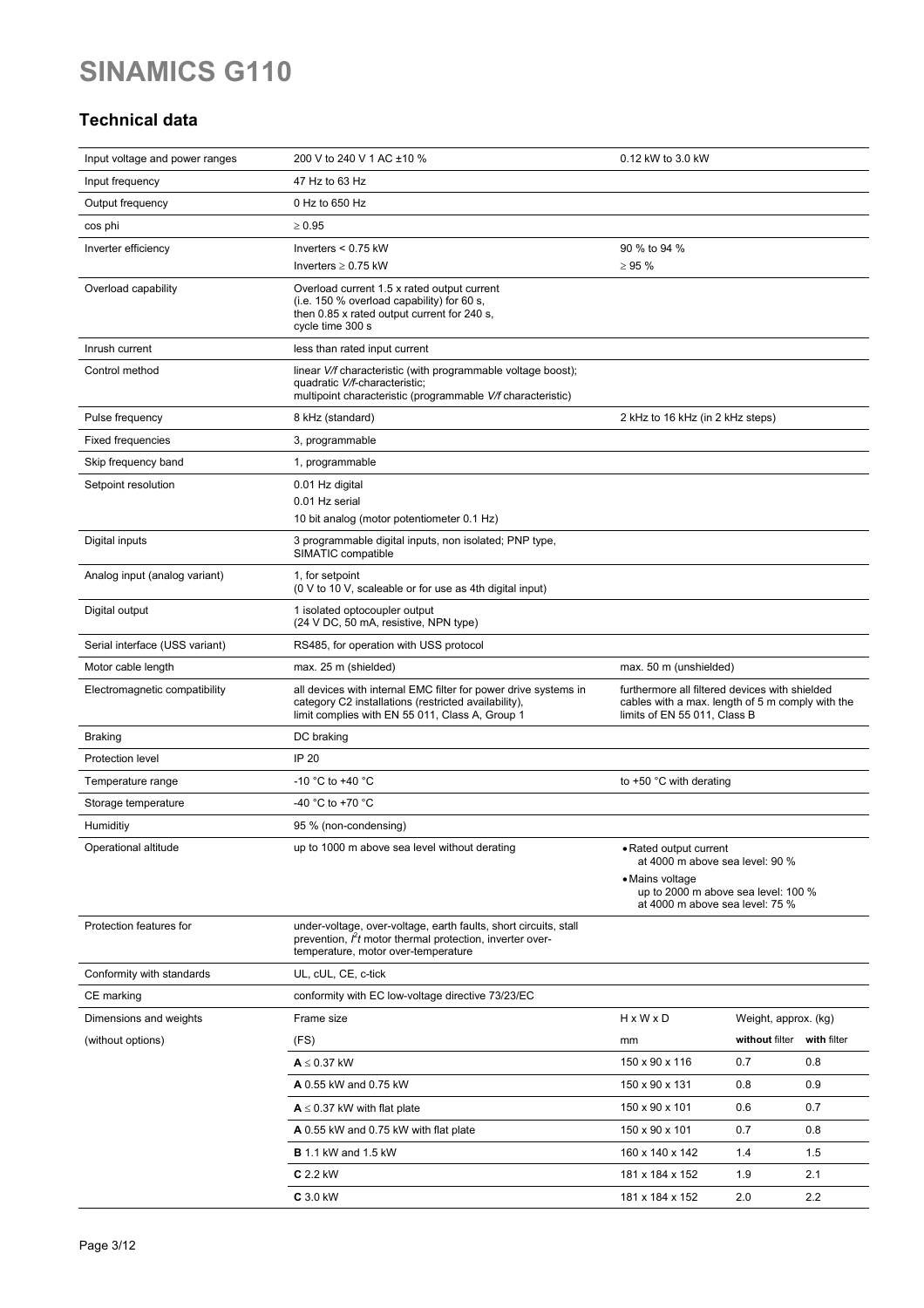### **Derating data Pulse frequency**

| <b><i>L</i></b> and a livelation |       |                                                       |       |       |        |        |        |        |
|----------------------------------|-------|-------------------------------------------------------|-------|-------|--------|--------|--------|--------|
| Rated output                     |       | Rated output current in A<br>for a pulse frequency of |       |       |        |        |        |        |
| kW                               | 2 kHz | 4 kHz                                                 | 6 kHz | 8 kHz | 10 kHz | 12 kHz | 14 kHz | 16 kHz |
| 0.12                             | 0.9   | 0.9                                                   | 0.9   | 0.9   | u. p.  | u. p.  | u. p.  | u. p.  |
| 0.25                             | 1.7   | 1.7                                                   | 1.7   | 1.7   | u. p.  | u. p.  | u. p.  | u. p.  |
| 0.37                             | 2.3   | 2.3                                                   | 2.3   | 2.3   | u. p.  | u. p.  | u. p.  | u. p.  |
| 0.55                             | 3.2   | 3.2                                                   | 3.2   | 3.2   | u. p.  | u. p.  | u. p.  | u. p.  |
| $0.75$ (at 40 °C)                | 3.9   | 3.9                                                   | 3.9   | 3.9   | u. p.  | u. p.  | u. p.  | u. p.  |
| 0.75                             | u. p. | u. p.                                                 | u. p. | u. p. | u. p.  | u. p.  | u. p.  | u. p.  |
| 1.1                              | 6.0   | 6.0                                                   | 6.0   | 6.0   | u. p.  | u. p.  | u. p.  | u. p.  |
| 1.5 (at 40 $^{\circ}$ C)         | 7.8   | 7.8                                                   | 7.8   | 7.8   | u. p.  | u. p.  | u. p.  | u. p.  |
| 1.5                              | u. p. | u. p.                                                 | u. p. | u. p. | u. p.  | u. p.  | u. p.  | u. p.  |
| 2.2                              | 11.0  | 11.0                                                  | 11.0  | 11.0  | u. p.  | u. p.  | u. p.  | u. p.  |
| 3.0 (at 40 °C)                   | 13.6  | 13.6                                                  | 13.6  | 13.6  | u. p.  | u. p.  | u. p.  | u. p.  |
| 3.0                              | u. p. | u. p.                                                 | u. p. | u. p. | u. p.  | u. p.  | u. p.  | u. p.  |

The current data apply to an ambient temperature of 50 °C unless otherwise specified. u. p. = under preparation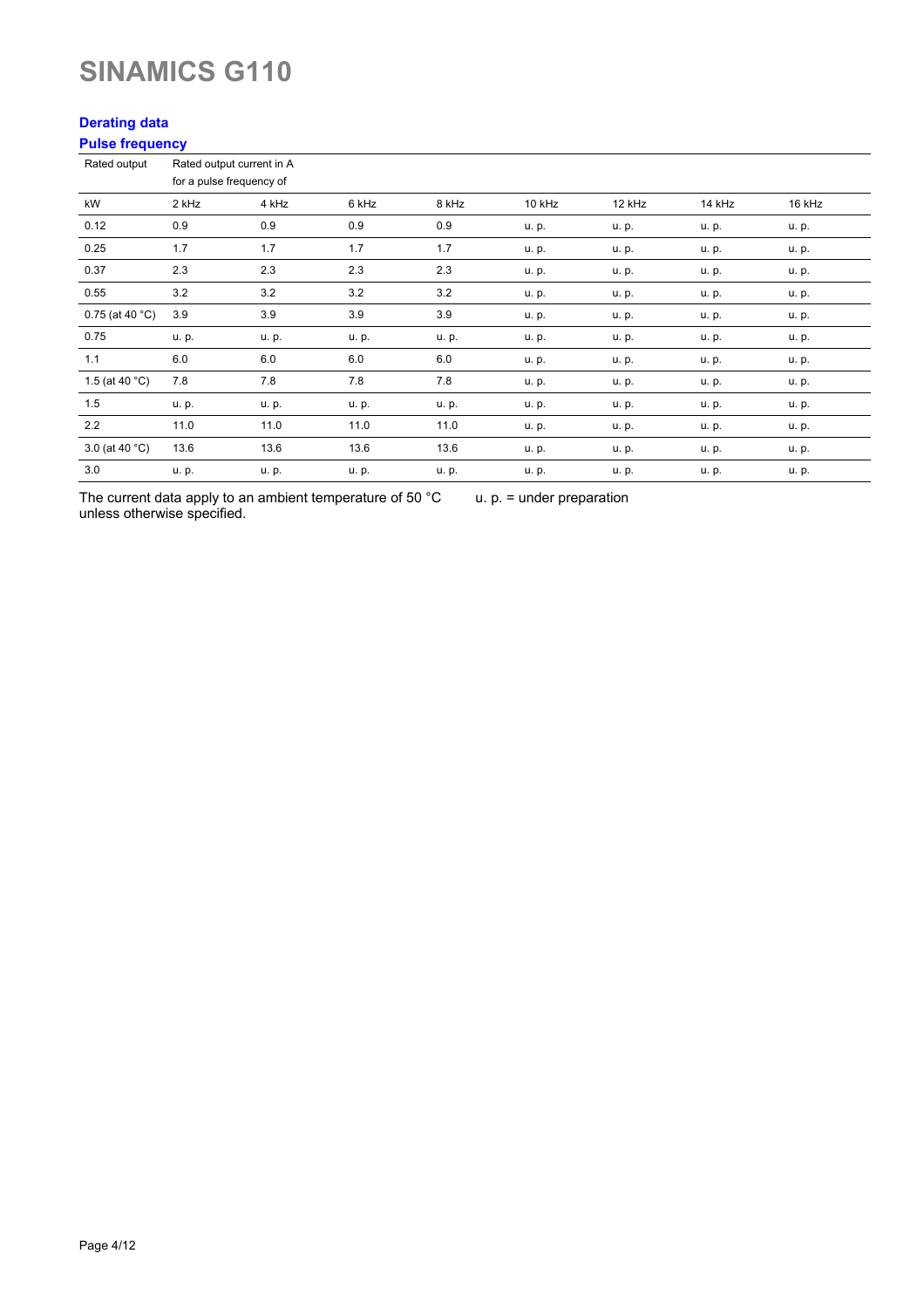### **Conformity with standards**

### **CE marking**

The SINAMICS G110 inverters comply with the requirements of the low-voltage directive, 73/23/EEC. A certificate can be provided on request.

### **Low-voltage directive**

The inverters comply with the following standards listed in the official EU journal:

- EN 60 204 Safety of machinery, electrical equipment of machines
- EN 50 178 Electronic equipment in electrical power installations.

#### **Machinery directive**

The inverters are suitable for installation in machines. Compliance with the machinery directive 89/392/EEC requires a separate certificate of conformity. This must be issued by the firm which constructs the plant or puts the machine on the market.

### **EMC directive**

• EN 61 800-3 Adjustable speed electrical power drive systems Part 3: EMC product standard including specific test methods.

The modified EMC product standard EN 61 800-3/A11 for electrical power drive systems is valid since 01.01.2002. The following comments apply to the SINAMICS G110 frequency inverters from Siemens:

- The EMC product standard EN 61 800-3/A11 does not apply directly to a frequency inverter but to a PDS (Power Drive System) which comprises the complete circuitry, motor and cables in addition to the inverter.
- A frequency inverter must therefore only be considered as a component which, on its own, is not subject to the EMC product standard EN 61 800-3/A11. However, the inverter's Instruction Manual specifies the conditions on how the product standard can be complied with if the frequency inverter is completed into a PDS. The EMC directive in the EC is complied with for a PDS by observance of the product standard EN 61 800-3/A11 for PDS. The frequency inverters on their own do not generally require marking according to the EMC directive.
- The frequency inverters as components on their own are only classified as "restricted availability" for persons and users with the necessary EMC knowledge. They are not envisaged for unlimited sale or as "general availability" for users.

At this point it is necessary to exactly differentiate between the frequency inverter and the PDS. A PDS can certainly be envisaged by the machine manufacturer for general availability, and the standard must be applied accordingly. On the other hand, the components used in the PDS may possibly not be for "general availability".

- Since 01.01.2002, the EMC product standard EN 61 800-3/A11 also defines, for the first time, limits for conducted interference and radiated interference for the so-called "second environment" (= industrial power supply systems which do not supply households). Although these limits lie below those of filter Class A according to EN 55 011, a PDS with an unfiltered frequency inverter of SINAMICS G110 series nevertheless does not comply with these values, and therefore does not meet the standard EN 61 800-3/A11.
- Using internal or external filters and the installation instructions included in the documentation, the PDS designed using the frequency inverters complies with the product standard EN 61 800-3/A11:
	- with low leakage filters of Class B to EN 55 011 in the first environment (residential, commercial and light industry), general availability
	- with filters of Class A to EN 55 011 in the first environment plus warning label, restricted sale and installation by EMC experts
	- with filters of Class B to  $FN$  55 011 in the first environment, restricted sale
	- with filters of Class A to EN 55 011 in the second environment (industrial areas), where these filters even significantly exceed the requirements of EN 61 800-3/A11.
- A differentiation must be made between the product standards for electrical power drive systems (PDS) of the range of standards EN 61 800-3/ A11 (of which Part 3/ A11 covers EMC topics) and the product standards for the devices/systems/machines etc. No changes will probably result in the practical use of frequency inverters. Since frequency inverters are always part of a PDS, and these are part of a machine, the machine manufacturer must observe various standards depending on the type and environment, e.g. EN 61 000-3-2 for power supply harmonics and EN 55 011 for radio interferences. The product standard for PDS on its own is therefore either insufficient there or irrelevant.

With respect to the compliance of limits for harmonic current emissions, the EMC product standard EN 61 800-3/A11 for PDS refers to compliance with the EN 61 000-3-2 and EN 61 000-3-12 standards.

#### **Electromagnetic compatibility**

No inadmissible electromagnetic emissions occur if the product-specific installation guidelines are correctly observed.

The table below lists the measured results for emissions and immunity to interference for inverters SINAMICS G110.

The inverters were installed according to the guidelines with shielded motor cables and shielded control cables.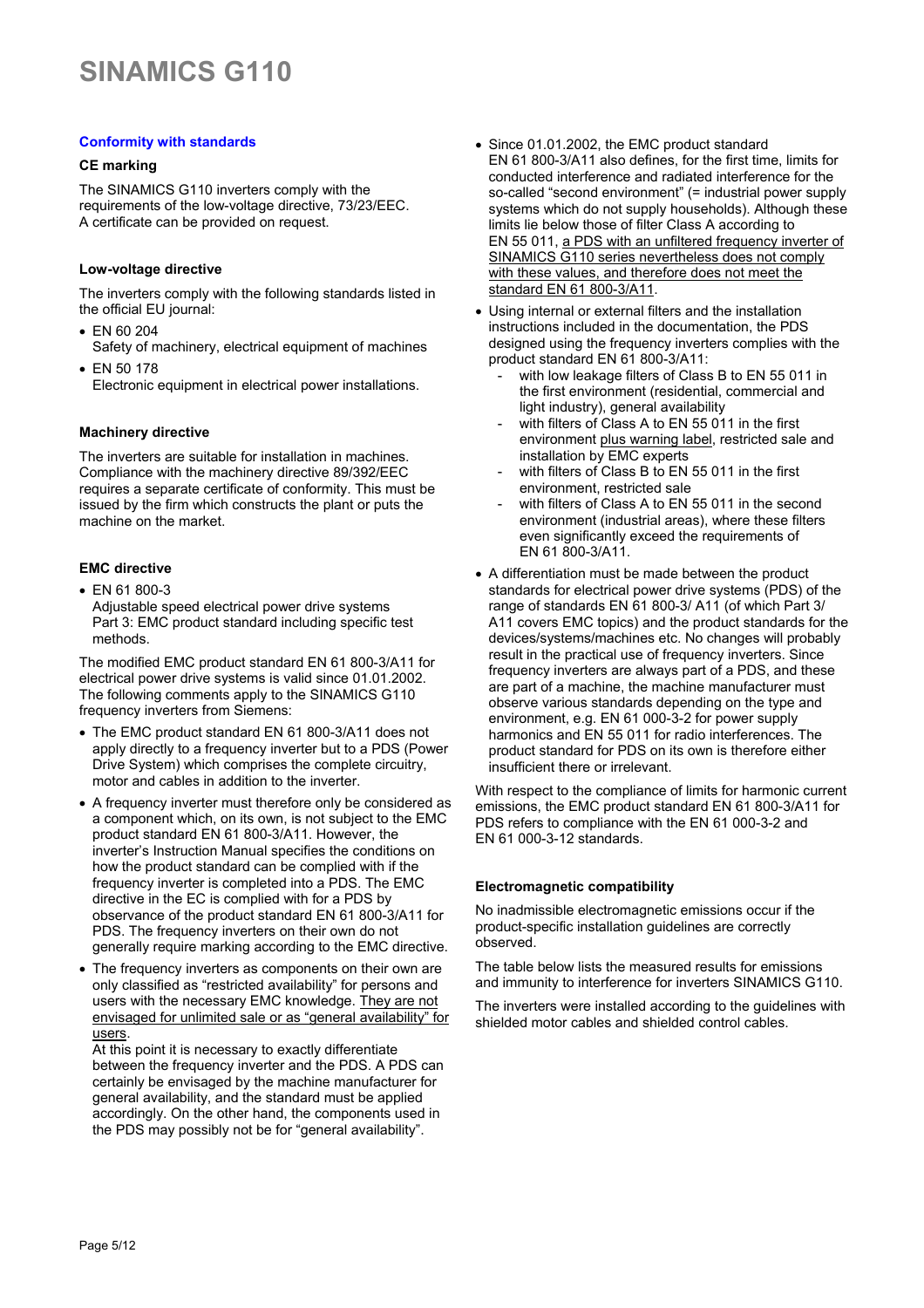| EMC phenomenon<br>Standard/test                                                                                                            |                           | Relevant criteria                                     | Limit value                                                                                                                                                                                      |  |
|--------------------------------------------------------------------------------------------------------------------------------------------|---------------------------|-------------------------------------------------------|--------------------------------------------------------------------------------------------------------------------------------------------------------------------------------------------------|--|
| Emissions                                                                                                                                  | Conducted via mains cable | 150 kHz to 30 MHz                                     | Unfiltered: not tested                                                                                                                                                                           |  |
| EN 61 800-3<br>$(1st$ environment $\binom{1}{1}$                                                                                           |                           |                                                       | All devices with internal EMC filter for<br>power drive systems in category C2<br>installations (restricted availability <sup>2</sup> )).<br>Limit complies with EN 55 011,<br>Class A, Group 1. |  |
|                                                                                                                                            | Emitted by the drive      | 30 MHz to 1 GHz                                       |                                                                                                                                                                                                  |  |
|                                                                                                                                            |                           |                                                       | Furthermore all filtered devices with<br>shielded cables with a max. length of<br>5 m comply with the limits of<br>EN 55 011, Class B.                                                           |  |
| <b>ESD immunity test</b><br>EN 61 000-4-2<br>ESD through air discharge<br>ESD through contact discharge                                    |                           | Test level 3<br>Test level 3                          | 8 kV<br>6 <sub>kV</sub>                                                                                                                                                                          |  |
| Electromagnetic fields immunity test<br>EN 61 000-4-3<br>Electrical field applied to unit                                                  |                           | Test level 3<br>26 MHz to 1 GHz                       | 10 V/m                                                                                                                                                                                           |  |
| Burst immunity test<br>EN 61 000-4-4<br>Applied to all cable terminations                                                                  |                           | Test level 4                                          | 4 <sub>kV</sub>                                                                                                                                                                                  |  |
| Surge immunity test<br>EN 61 000-4-5<br>Applied to mains cables                                                                            |                           | Test level 3                                          | $2$ kV                                                                                                                                                                                           |  |
| Immunity to conducted disturbances,<br>induced by radio frequency fields<br>EN 61 000-4-6<br>Applied to mains, motor and control<br>cables |                           | Test level 4<br>0.15 MHz to 80 MHz<br>80 % AM (1 kHz) | 10V                                                                                                                                                                                              |  |

### **UL listing**

UL and cUL listed power conversion equipment type 5B33 in accordance with UL508C.

For use in pollution degree 2 environment.

#### 1) **1st environment**

(residential, commercial and light industry): environment which includes residential areas and, in addition, equipment which is directly connected to a low-voltage supply without intermediate transformer, which is used to supply residential buildings.

### 2) **Restricted availability:**

Sales channel for which the marketing/sale of the equipment is limited to distributors, customers or users who - either individually or together - have technical EMC knowledge.

**Category C2:** Power Drive System (PDS) with rated voltage < 1000 V. When used in 1st environment, installation and start-up only by EMC experts.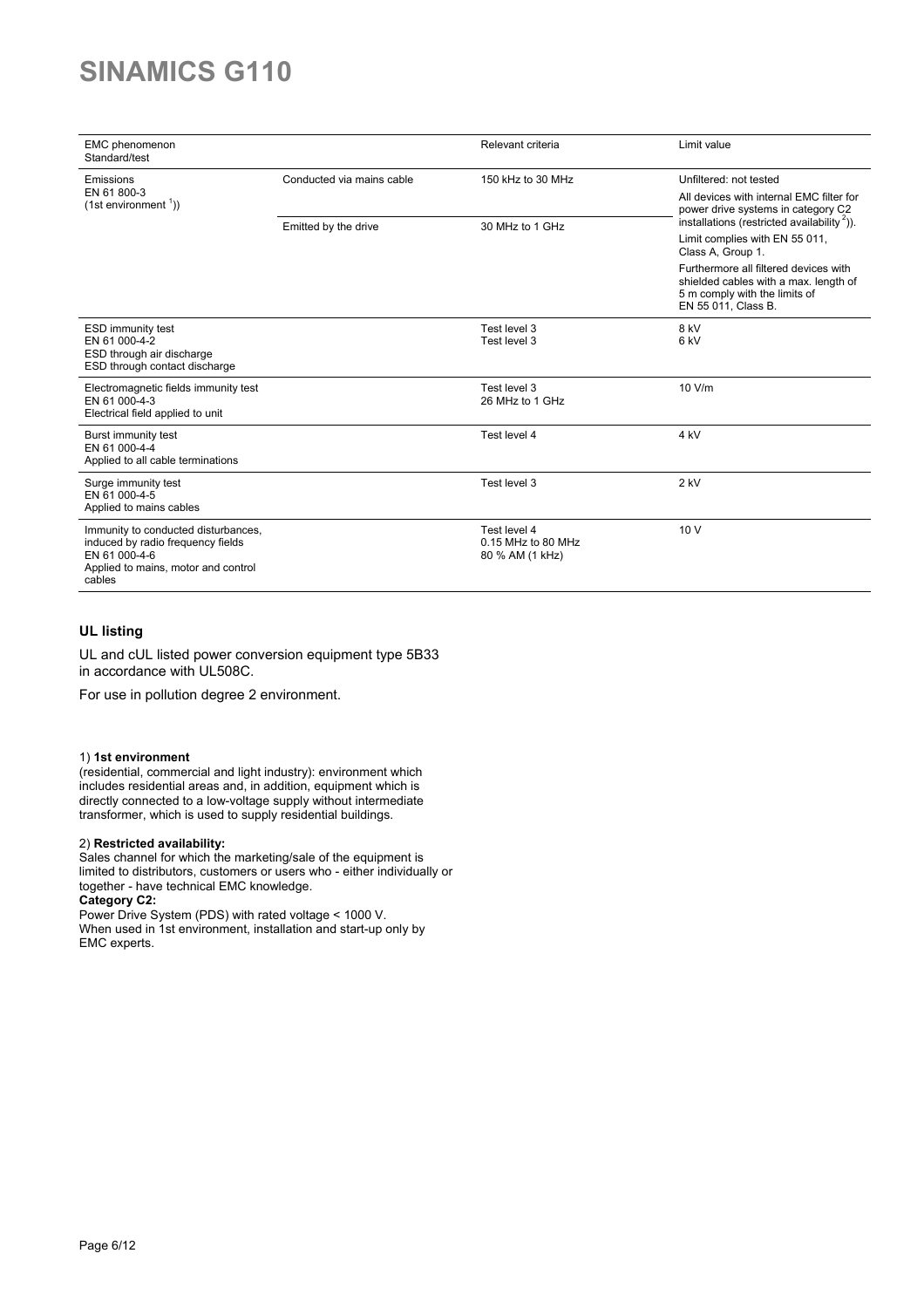# **Selection and ordering data**

| Rated output |      | Rated input<br>current $\frac{1}{1}$ ) | Rated output<br>current | Frame size      | Version                         | Order No.                       |                                       |
|--------------|------|----------------------------------------|-------------------------|-----------------|---------------------------------|---------------------------------|---------------------------------------|
| kW           | hp   | Α                                      | Α                       |                 |                                 | SINAMICS G110<br>without filter | SINAMICS G110<br>with internal filter |
| 0.12         | 0.16 | 2.3                                    | 0.9                     | FS A            | Analog                          | 6SL3211-0AB11-2UA0              | 6SL3211-0AB11-2BA0                    |
|              |      |                                        |                         |                 | <b>USS</b>                      | 6SL3211-0AB11-2UB0              | 6SL3211-0AB11-2BB0                    |
|              |      |                                        |                         |                 | Analog<br>(with flat plate)     | 6SL3211-0KB11-2UA0              | 6SL3211-0KB11-2BA0                    |
|              |      |                                        |                         |                 | <b>USS</b><br>(with flat plate) | 6SL3211-0KB11-2UB0              | 6SL3211-0KB11-2BB0                    |
| 0.25         | 0.33 | 4.5                                    | 1.7                     | FS A            | Analog                          | 6SL3211-0AB12-5UA0              | 6SL3211-0AB12-5BA0                    |
|              |      |                                        |                         |                 | <b>USS</b>                      | 6SL3211-0AB12-5UB0              | 6SL3211-0AB12-5BB0                    |
|              |      |                                        |                         |                 | Analog<br>(with flat plate)     | 6SL3211-0KB12-5UA0              | 6SL3211-0KB12-5BA0                    |
|              |      |                                        |                         |                 | <b>USS</b><br>(with flat plate) | 6SL3211-0KB12-5UB0              | 6SL3211-0KB12-5BB0                    |
| 0.37         | 0.5  | 6.2                                    | 2.3                     | FS A            | Analog                          | 6SL3211-0AB13-7UA0              | 6SL3211-0AB13-7BA0                    |
|              |      |                                        |                         |                 | USS                             | 6SL3211-0AB13-7UB0              | 6SL3211-0AB13-7BB0                    |
|              |      |                                        |                         |                 | Analog<br>(with flat plate)     | 6SL3211-0KB13-7UA0              | 6SL3211-0KB13-7BA0                    |
|              |      |                                        |                         |                 | <b>USS</b><br>(with flat plate) | 6SL3211-0KB13-7UB0              | 6SL3211-0KB13-7BB0                    |
| 0.55         | 0.75 | 7.7                                    | 3.2                     | FS A            | Analog                          | 6SL3211-0AB15-5UA0              | 6SL3211-0AB15-5BA0                    |
|              |      |                                        |                         |                 | <b>USS</b>                      | 6SL3211-0AB15-5UB0              | 6SL3211-0AB15-5BB0                    |
|              |      |                                        |                         |                 | Analog<br>(with flat plate)     | 6SL3211-0KB15-5UA0              | 6SL3211-0KB15-5BA0                    |
|              |      |                                        |                         |                 | <b>USS</b><br>(with flat plate) | 6SL3211-0KB15-5UB0              | 6SL3211-0KB15-5BB0                    |
| 0.75         | 1.0  | 10.0                                   | 3.9 (at 40 °C)          | FS A            | Analog                          | 6SL3211-0AB17-5UA0              | 6SL3211-0AB17-5BA0                    |
|              |      |                                        |                         |                 | USS                             | 6SL3211-0AB17-5UB0              | 6SL3211-0AB17-5BB0                    |
|              |      |                                        |                         |                 | Analog<br>(with flat plate)     | 6SL3211-0KB17-5UA0              | 6SL3211-0KB17-5BA0                    |
|              |      |                                        |                         |                 | <b>USS</b><br>(with flat plate) | 6SL3211-0KB17-5UB0              | 6SL3211-0KB17-5BB0                    |
| 1.1          | 1.5  | 14.7                                   | 6.0                     | FS <sub>B</sub> | Analog                          | 6SL3211-0AB21-1UA0              | 6SL3211-0AB21-1AA0                    |
|              |      |                                        |                         |                 | <b>USS</b>                      | 6SL3211-0AB21-1UB0              | 6SL3211-0AB21-1AB0                    |
| 1.5          | 2.0  | 19.7                                   | 7.8 (at 40 °C)          | FS <sub>B</sub> | Analog                          | 6SL3211-0AB21-5UA0              | 6SL3211-0AB21-5AA0                    |
|              |      |                                        |                         |                 | <b>USS</b>                      | 6SL3211-0AB21-5UB0              | 6SL3211-0AB21-5AB0                    |
| 2.2          | 3.0  | 27.2                                   | 11.0                    | FS C            | Analog                          | 6SL3211-0AB22-2UA0              | 6SL3211-0AB22-2AA0                    |
|              |      |                                        |                         |                 | <b>USS</b>                      | 6SL3211-0AB22-2UB0              | 6SL3211-0AB22-2AB0                    |
| 3.0          | 4.0  | 35.6                                   | 13.6 (at 40 °C)         | FS C            | Analog                          | 6SL3211-0AB23-0UA0              | 6SL3211-0AB23-0AA0                    |
|              |      |                                        |                         |                 | <b>USS</b>                      | 6SL3211-0AB23-0UB0              | 6SL3211-0AB23-0AB0                    |

The current data applies for an ambient temperature of 50 °C unless otherwise specified.

All SINAMICS G110 inverters are supplied without a Basic Operator Panel (BOP). Any Basic Operator Panel or other options have to be ordered separately.

1) The value applies to the rated mains voltage of 230 V.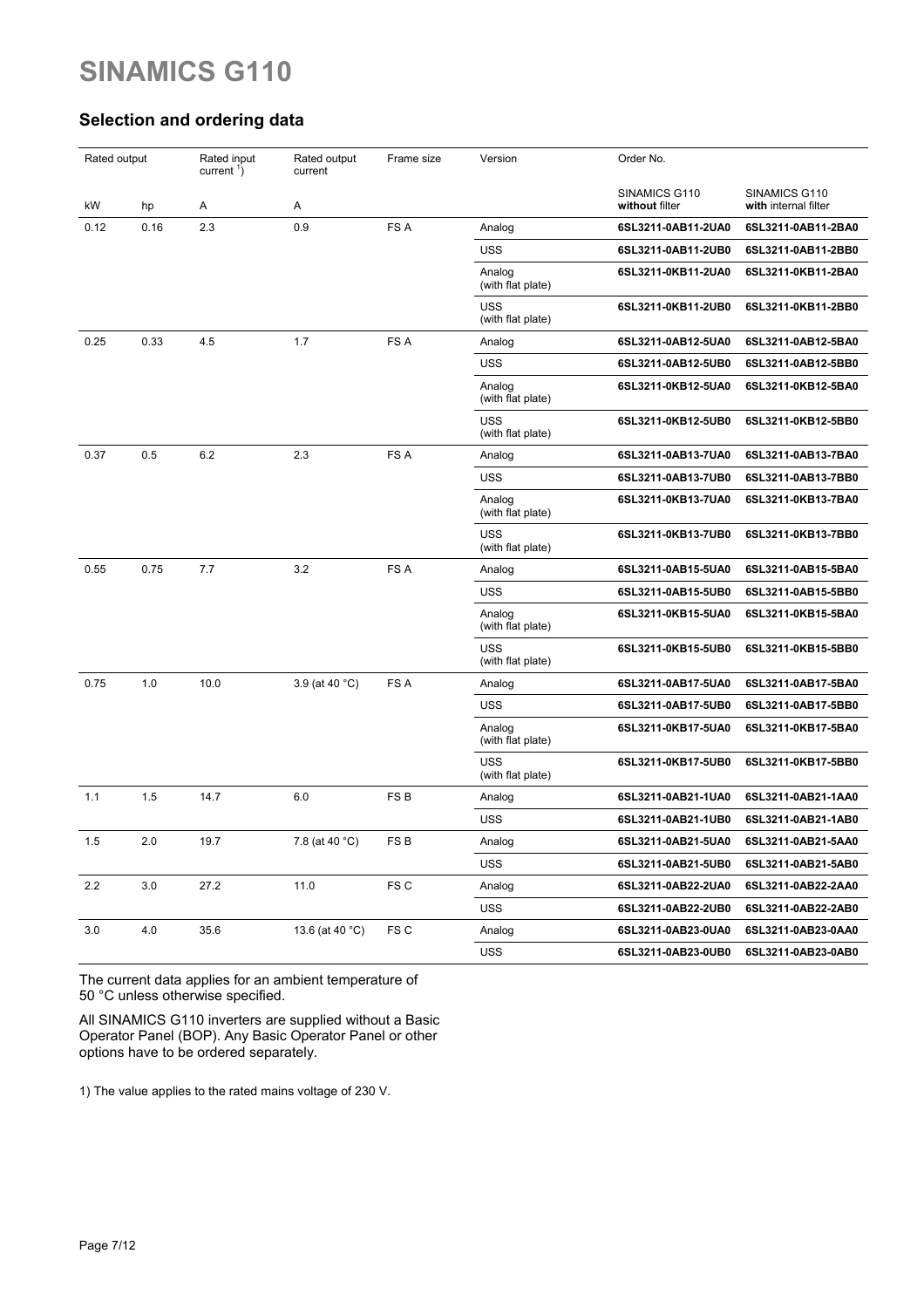# **Dimension drawings**



FS A inverter; 0.12 kW to 0.37 kW TO 0.37 kW FS A inverter; 0.55 kW to 0.75 kW







FS A inverter with flat plate; 0.12 kW to 0.75 kW



FS B inverter; 1.1 kW to 1.5 kW

With plugged Basic Operator Panel (BOP), the mounting depth increases by 8 mm (0.31 inches).



FS C inverter; 2.2 kW to 3.0 kW

All dimensions are in mm (values in brackets are in inches).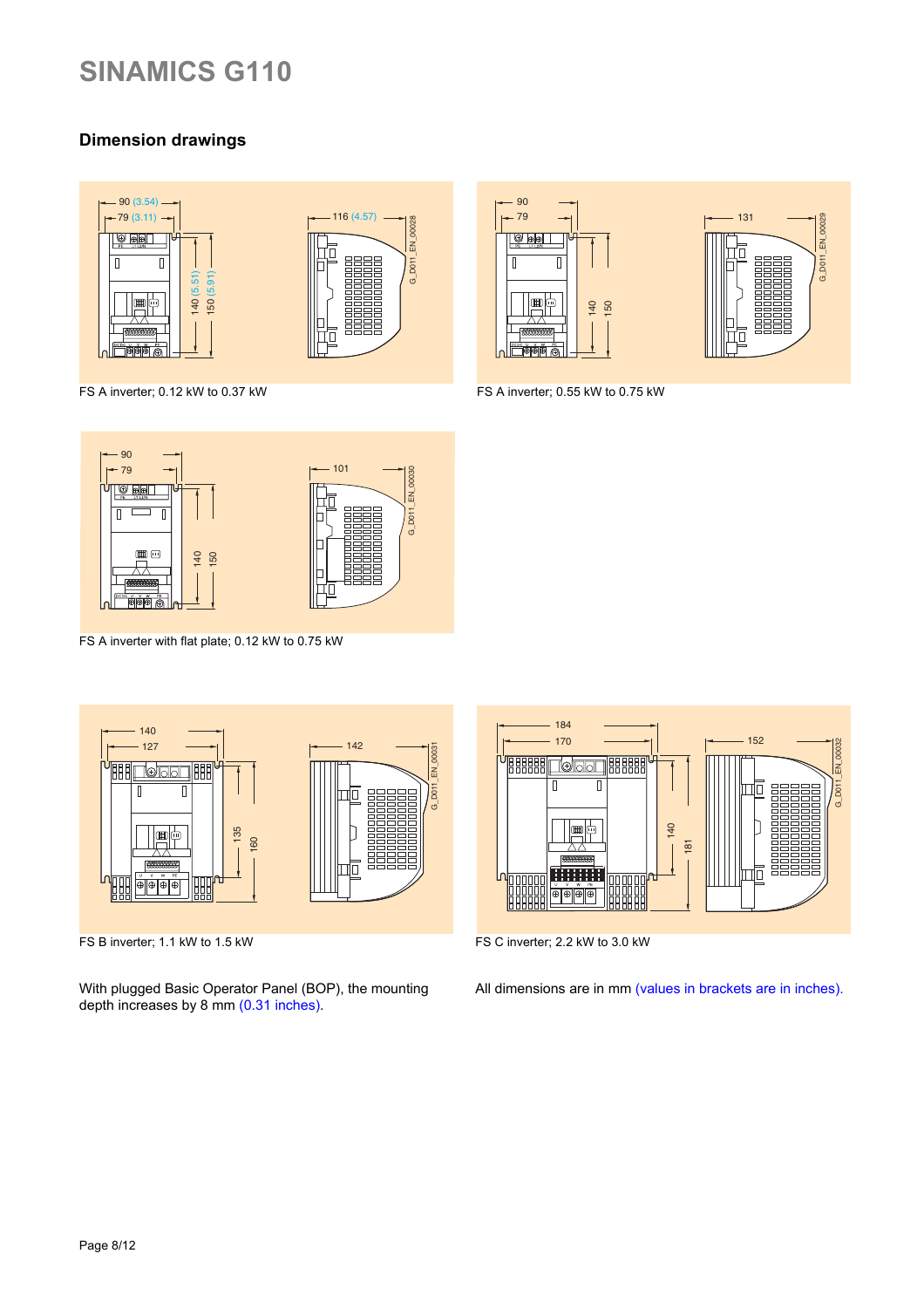# **Circuit diagrams**

**General circuit diagram** 



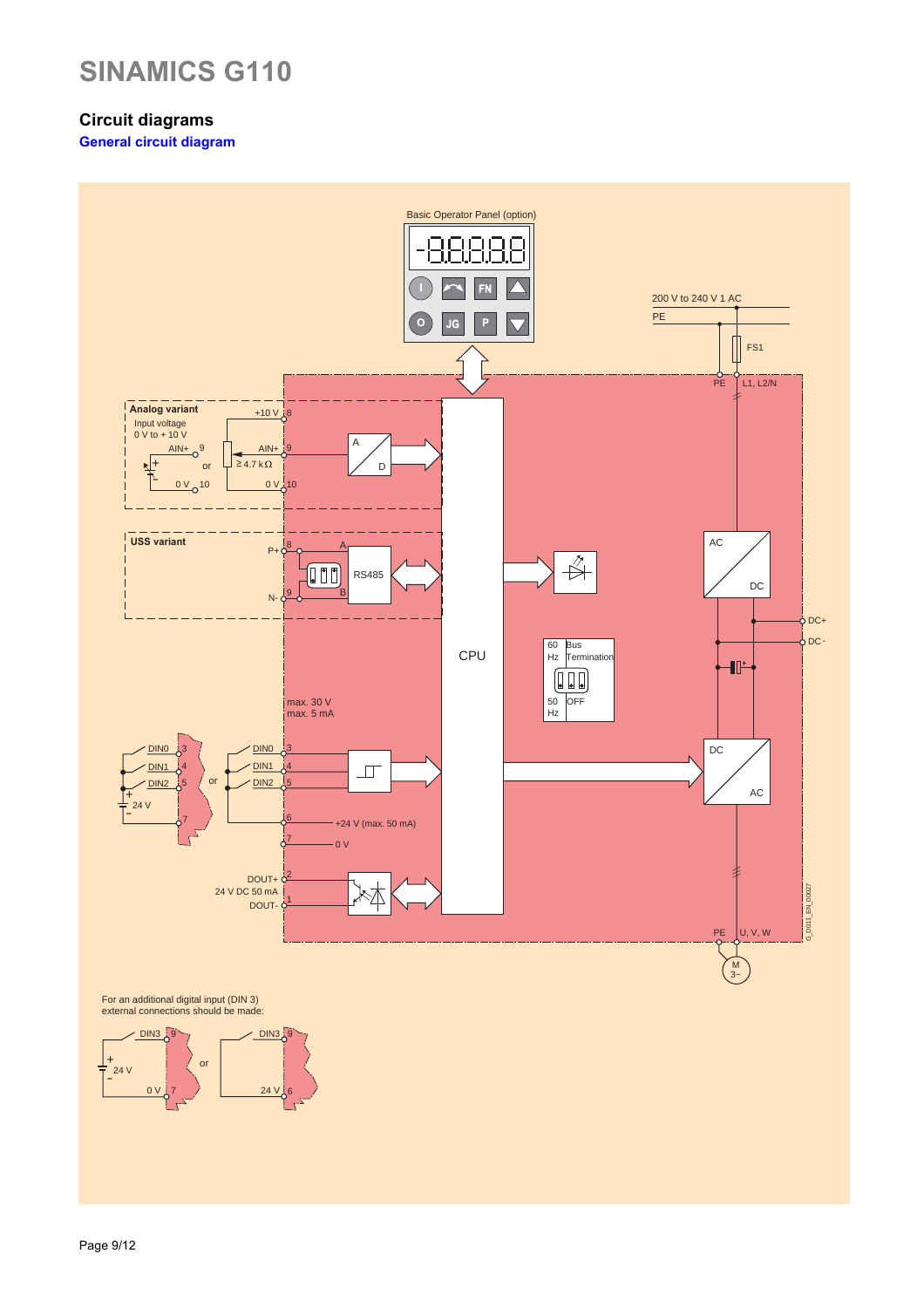# **Variant dependent options**

### **Overview**

### **Internal EMC filter**

Variants with internal EMC filter for both Class A and Class B environments are available.

• **Class A**

For Class A the requirements are fulfilled using shielded cables with a max. length of 10 m for FS A or 25 m for FS B and FS C. The limits comply with EN 55 011 Class A.

• **Class B**

For Class B the requirements are fulfilled using shielded cables with a maximum length of 5 m. The limit complies with EN 55 011 Class B.

An inverter with an internal filter can be used with a 30 mA residual-current circuit-breaker, and is only suitable for hardwired installations.

A non-filtered inverter together with the optional filter "Filter Class B with low leakage currents" has a leakage current < 3.5 mA (shielded motor cable up to 5 m).

### **Additional EMC filter Class B**

Obtainable for inverters with an internal EMC filter Class A.

With this filter, the inverter complies with the emission standard EN 55 011, Class B.

The requirements are fulfilled using shielded cables with a max. length of 25 m.

### **Class B filter with low leakage currents**

With this filter, the unfiltered inverter complies with the emission standard EN 55 011, Class B. The leakage currents are reduced to < 3.5 mA.

Unfiltered inverters with frame sizes A and B can be used for power drive systems in category C1 installations (general availability).

The requirements are fulfilled

- using shielded cables with a max. length of 5 m and
- installing the inverter in a metallic enclosure (e.g. control panel).

### **Line reactor**

Line reactors are used to smooth voltage peaks or to bridge commutating dips.

In addition, line reactors reduce the effects of harmonics on the inverter and the power supply.

If the ratio of inverter rated power to network short-circuit power is less than 1 %, a line reactor must be used in order to reduce the current peaks.

In line with the EN 61 000-3-2 regulations "Limits for harmonic currents with device input current  $\leq 16$  A per phase", there are special aspects for drives with 250 W to 550 W and 230-V single-phase supplies which can be used in non-industrial applications (1st environment).

For devices with 250 W and 370 W it is necessary either to fit the recommended line reactors or to apply to the power utility company for authorization to connect the devices to the public power supply.

No limits are currently defined in the EN 61 000-3-2 standard for professionally used devices with a connected load > 1 kW. This means that the inverters with an output power  $\geq$  0.75 kW comply with the EN 61 000-3-2 standard.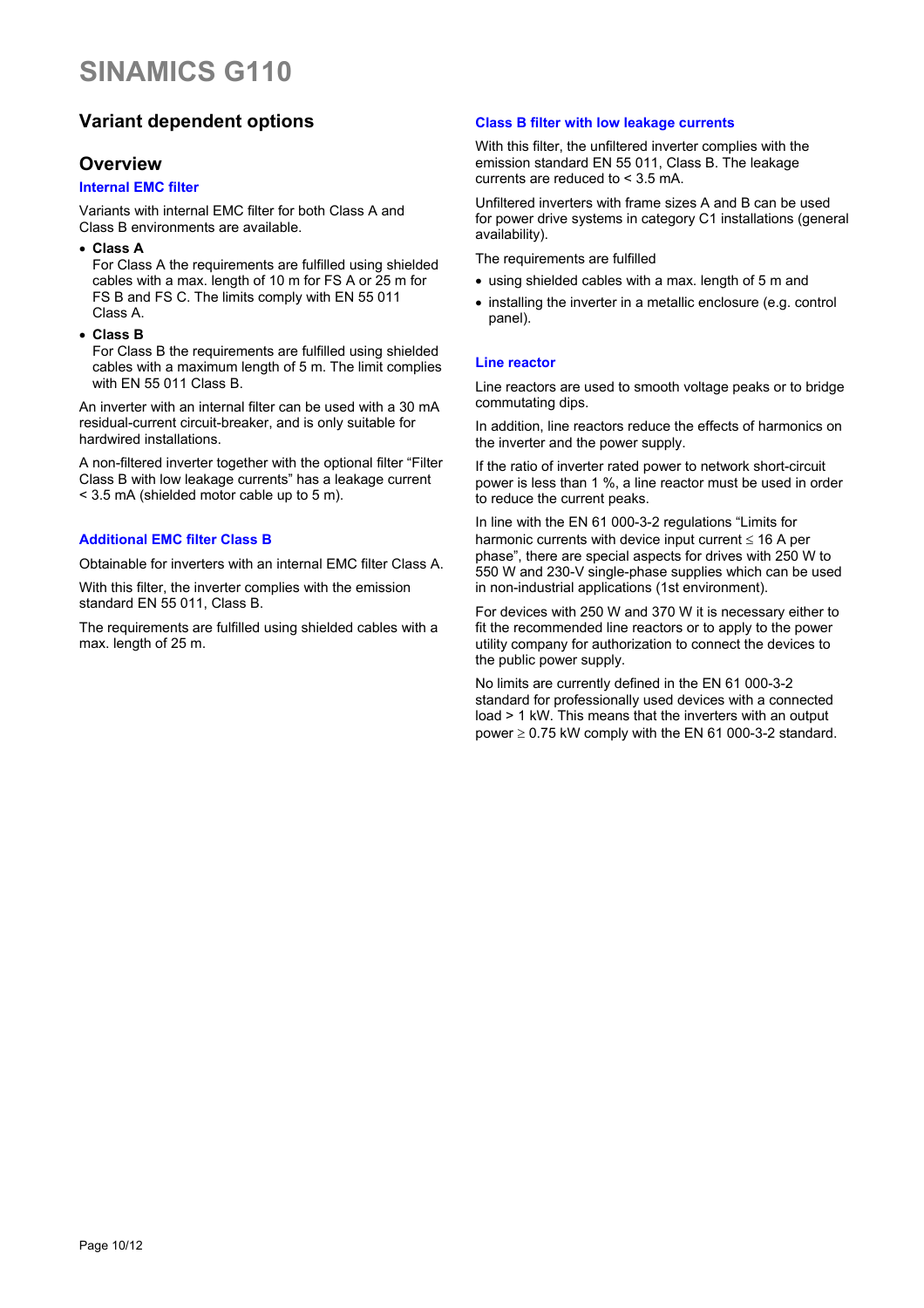## **Selection and ordering data**

The options listed here (EMC filters, line reactors, fuses and circuit-breakers) are inverter specific.

EMC filters and line reactors have to be mounted separately as there are no footprint versions.

The inverter and the associated options have the same voltage ratings.

#### **All variant dependent options and the Basic Operator Panel BOP are certified to UL except fuses. The fuses of type 3NA3 are recommended for Europe.**

Use in America requires UL listed fuses, for example the Class NON range from Bussmann.

| Rated output                                         | Order No. of the options                   |                    |                                            |         |                 |
|------------------------------------------------------|--------------------------------------------|--------------------|--------------------------------------------|---------|-----------------|
| kW                                                   | Filter Class B with low<br>leakage current | Line reactor       | Supplementary Class B<br><b>EMC</b> filter | Fuse    | Circuit-breaker |
| Options for inverters without filter                 |                                            |                    |                                            |         |                 |
| 0.12                                                 | 6SE6400-2FL01-0AB0                         | 6SE6400-3CC00-4AB0 | ä,                                         | 3NA3803 | 3RV1021-1DA10   |
| 0.25                                                 | 6SE6400-2FL01-0AB0                         | 6SE6400-3CC00-4AB0 | ä,                                         | 3NA3803 | 3RV1021-1FA10   |
| 0.37                                                 | 6SE6400-2FL01-0AB0                         | 6SE6400-3CC01-0AB0 | ä,                                         | 3NA3803 | 3RV1021-1HA10   |
| 0.55                                                 | 6SE6400-2FL01-0AB0                         | 6SE6400-3CC01-0AB0 | ä,                                         | 3NA3803 | 3RV1021-1JA10   |
| 0.75                                                 | 6SE6400-2FL01-0AB0                         | 6SE6400-3CC01-0AB0 | ä,                                         | 3NA3805 | 3RV1021-1KA10   |
| 1.1                                                  | 6SE6400-2FL02-6BB0                         | 6SE6400-3CC02-6BB0 |                                            | 3NA3807 | 3RV1021-4BA10   |
| 1.5                                                  | 6SE6400-2FL02-6BB0                         | 6SE6400-3CC02-6BB0 | ä,                                         | 3NA3810 | 3RV1021-4CA10   |
| 2.2                                                  | 6SE6400-2FL02-6BB0                         | 6SE6400-3CC02-6BB0 | ٠                                          | 3NA3814 | 3RV1031-4EA10   |
| 3.0                                                  |                                            | 6SE6400-3CC03-5CB0 | $\blacksquare$                             | 3NA3820 | 3RV1031-4FA10   |
| Options for inverters with internal filter Class A/B |                                            |                    |                                            |         |                 |
| 0.12                                                 | ٠                                          | 6SE6400-3CC00-4AB0 | 6SE6400-2FS01-0AB0                         | 3NA3803 | 3RV1021-1DA10   |
| 0.25                                                 | ٠                                          | 6SE6400-3CC00-4AB0 | 6SE6400-2FS01-0AB0                         | 3NA3803 | 3RV1021-1FA10   |
| 0.37                                                 | ÷                                          | 6SE6400-3CC01-0AB0 | 6SE6400-2FS01-0AB0                         | 3NA3803 | 3RV1021-1HA10   |
| 0.55                                                 | ٠                                          | 6SE6400-3CC01-0AB0 | 6SE6400-2FS01-0AB0                         | 3NA3803 | 3RV1021-1JA10   |
| 0.75                                                 | ä,                                         | 6SE6400-3CC01-0AB0 | 6SE6400-2FS01-0AB0                         | 3NA3805 | 3RV1021-1KA10   |
| 1.1                                                  | $\blacksquare$                             | 6SE6400-3CC02-6BB0 | 6SE6400-2FS02-6BB0                         | 3NA3807 | 3RV1021-4BA10   |
| 1.5                                                  | ٠                                          | 6SE6400-3CC02-6BB0 | 6SE6400-2FS02-6BB0                         | 3NA3810 | 3RV1021-4CA10   |
| 2.2                                                  | ٠                                          | 6SE6400-3CC02-6BB0 | 6SE6400-2FS02-6BB0                         | 3NA3814 | 3RV1031-4EA10   |
| 3.0                                                  |                                            | 6SE6400-3CC03-5CB0 | 6SE6400-2FS03-5CB0                         | 3NA3820 | 3RV1031-4FA10   |
|                                                      |                                            |                    |                                            |         |                 |